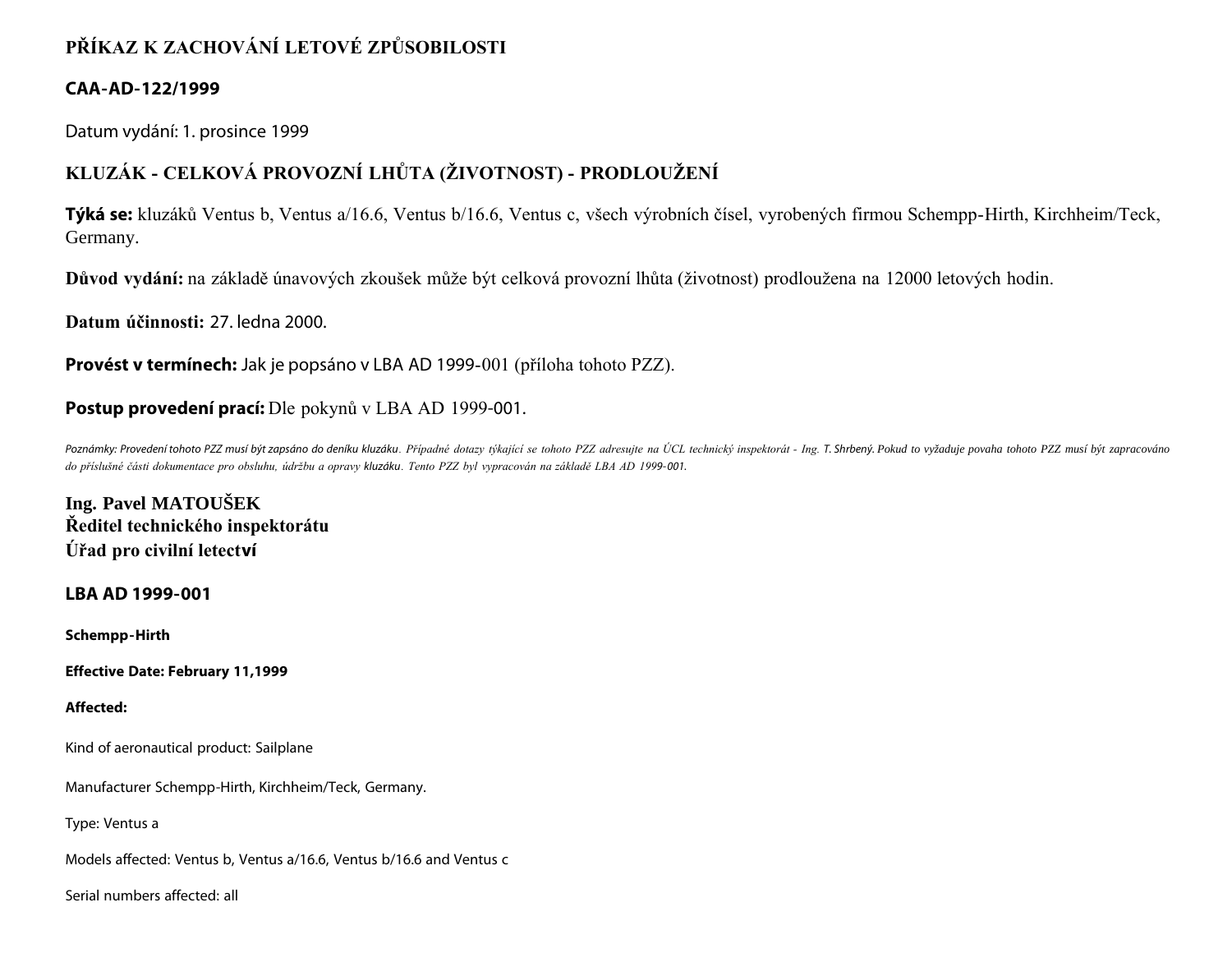#### German Type Certificate No.: 349

## **Subject:**

Extension of the service life

#### **Reason:**

The results of fatigue tests (subsequently carried out on wing spar sections) have demonstrated that the time in service of GFRP/CFRP sailplanes and powered sailplanes may be extended to 12000 hours, provided the airworthiness of each individual aircraft is evidenced by a special multi-stage inspection program, which is then to be incorporated into the Maintenance Manual.

#### **Action:**

Exchange of pages into the Maintenance Manual.

#### **Compliance:**

Action must be done when reaching a service life of 6000 flight hours, but not later than June 30,1999.

#### **Technical publication of the manufacturer:**

Schempp-Hirth Technical Note No. 349-24 dated October 27,1998 which becomes herewith part of this AD and may be obtained from Messrs.:

Schempp-Hirth

Flugzeugbau GmbH

Postfach 14 43

D- 73222 Kirchheim / Teck

Federal Republic of Germany

Phone: ++ 49 70217298-0

Fax: ++ 49 70217298-191

# **Accomplisishment and log book entry:**

Action to be accomplished by an approved service station and to be checked and entered in the log book by a licensed inspector.

# **Holders of affected aircraft registered in Germany have to observe the following**

As a result of the a.m. deficiencies, the airworthiness of the aircraft is effected to such an extent that after the expiry of the a.m. dates the aircraft may be operated only after proper accomplishment of the prescribed actions. In the interest of aviation safety outweighing the interest of the receiver in a postponement of the prescribed actions, the immediate compliance with this AD is to be directed